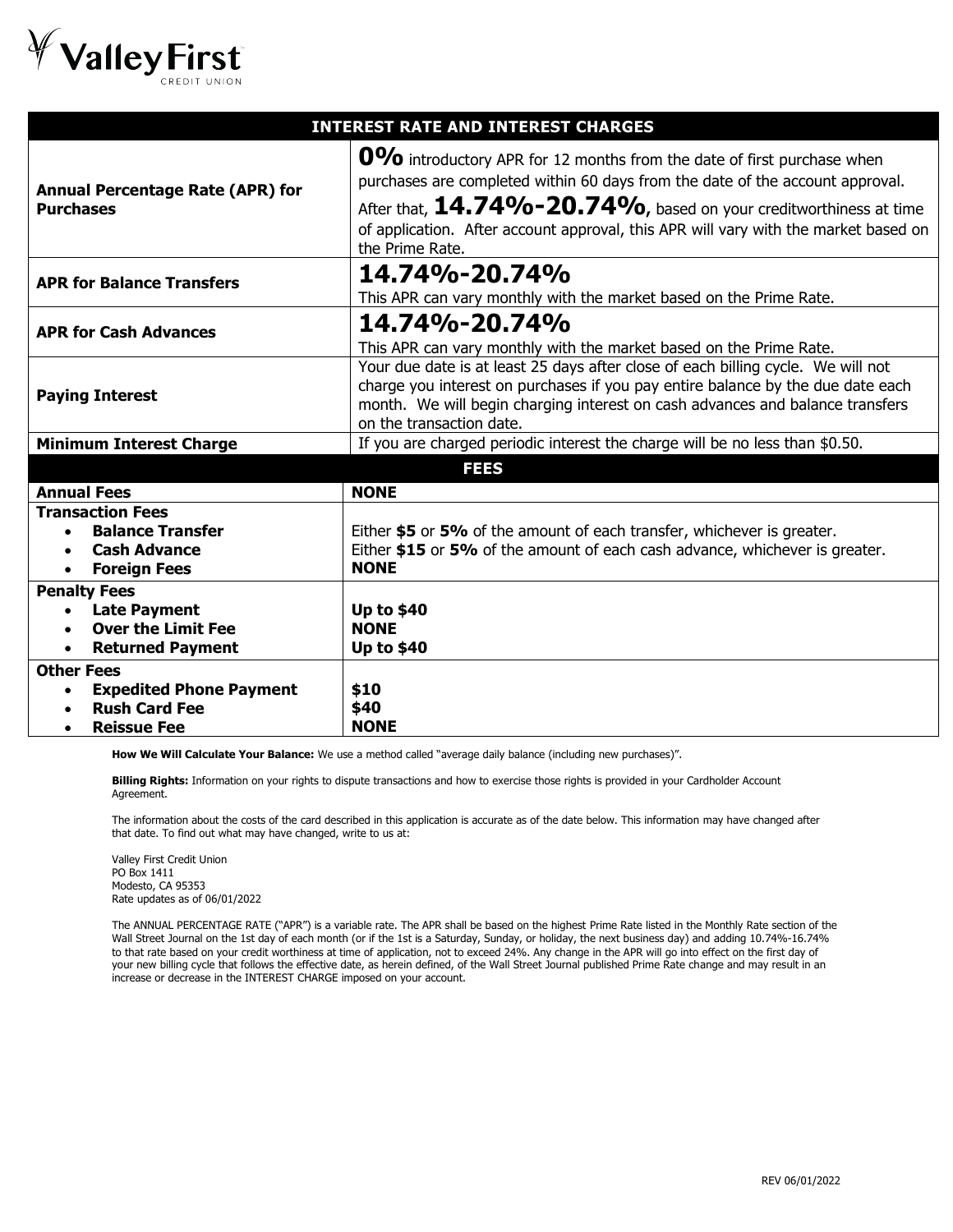The following terms and conditions govern the use of your **Business Cash Back Card Account** ("Account") and any Card or other Access Device ("Access Device") issued by Valley First Credit Union ("Issuer").

- **1. RESPONSIBILITY.** By Signing or permitting others to sign the Card or credit application, or by using) are prohibited from being processed through the Account Additional information can be obtained at 1-888- 232-9922.
- **2. SECURITY**. If Issuer already holds any security interest created in any previous transaction for any property that secures other or further indebtedness of Member to Issuer, such security interest will secure payment of the Account balance. Notwithstanding contrary provisions of any obligation of Member to Issuer, Issuer waives any security interest which it has or may have in any property that is or becomes the principal dwelling of the Member or any other person as security for payment of the Account balance. By entering into this Agreement, Member pledges all Member's shares and deposits in Credit Union, including future additions, to Credit Union and grants Credit Union a security interest in all Member's share, share draft and share certificate accounts. In case of default, Credit Union may apply these shares and deposits to the payment of all sums due at the time of default including any costs of collection and attorney's fees. Further, in the event of any default on any of Member's other debts with Credit Union, Member authorize Credit Union to apply without further notice, any and all such shares, deposits, payments on shares and earnings on shares and deposits, and deposit accounts, towards payments due, finance charges, costs, expenses and attorneys' fees incurred by the Credit Union thereunder as a result of Member's default and/or to recover possession of collateral pledged and now owned or hereafter acquired by Member and to sell, dispose of said collateral as set forth within this Agreement. Member agrees that should a required payment be missed, then the Credit Union, at its sole and absolute option, may withdraw from any accounts standing in the name of Member a sum sufficient to pay said amount due
- **3. UNAUTHORIZED USE, LOSS, OR THEFT.** You agree to promptly notify Issuer of loss, theft, or unauthorized use of your Account by calling toll-free telephone number 1-888-232-9922. This notification responsibility means that You should regularly check Your statements to review charges that post to the Account to confirm that unauthorized charges have not posted to Your Account. You are liable for all Card charges made through the use of the Account by (1) a Cardholder and (2) any Authorized User whether or not (a) Issuer is notified about such Authorized User's use and/or (b) the Authorized User exceeds the limit that You authorized or intended. If Unauthorized Use of Your Account occurs, You agree to cooperate with Issuer and law enforcement authorities in identifying the unauthorized user.
- **4. CREDIT LIMIT**. Customer may use the Account to obtain credit for Purchases from authorized sellers or Cash Advances from any Bank Card lender. Purchases and Cash Advances shall also include charges approved by Issuer for Customer by means of other device, check or program for credit transactions, including any Interest Charges that result in a charge to the Account. Customer agrees not to incur charges to the Account which exceed the maximum credit authorized by the Issuer. In the event the Customer incurs charges in amounts exceeding such maximum authorized credit, the Customer shall pay immediately the amount by which the Total New Balance exceeds such maximum authorized credit.
- **5. UNLAWFUL TRANSACTIONS.** You aren't permitted to use Your Account for unlawful Transactions. If You do use Your Account for unlawful Transactions, this Agreement still applies, and You must pay us for those Transactions. You also may have to pay the Card Network and/or us for any damages and expenses resulting from that use. In addition, we may close Your Account.
- **6. PAYMENTS.** Member agrees to pay, in accordance with billings, indebtedness incurred for Purchases, Cash Advances, Balance Transfers any applicable INTEREST CHARGE, any Late Payment Fee, and any other fees imposed from time to time pursuant to these terms and conditions, and in the event of Member's breach or default in the performance of these terms and conditions, all additional costs and expenses incurred by Issuer resulting therefrom, including but not limited to reasonable attorneys' fees. All payments by Member shall be made in U.S dollars with a single check drawn on a U.S. bank, or a single negotiable instrument clearable through the U.S. banking system (for example, a money order), or an electronic payment that can be cleared through the U.S. banking system. When making a payment by mail, make a separate payment for each Account, mail Your payment to the address shown on the payment coupon on Your billing statement, and write Your Account number on Your check or negotiable instrument and include the payment coupon. If Your payment meets the above requirements, we will credit it to Your Account as of the day we receive it, as long as we receive it by 5pm PT. Issuer may place
- a reasonable hold on the crediting of check payments. **7. PERIODIC STATEMENT AND PAYMENT SCHEDULE**. Issuer will send to Member a statement for each billing cycle in which the Total New Balance (debit or credit) for Purchases and Cash Advances exceeds \$1.00 on the last day of the billing cycle or in which an INTEREST CHARGE has been imposed. Member must pay at least the minimum payment due disclosed on the statement which will be 3% of the Total New Balance disclosed on the statement, or \$25.00 whichever is greater (or the portion of \$25.00 that is necessary to pay the Total New Balance in full) plus all indebtedness which exceeds the Credit Limit and all amounts listed as "Past Due" on the Account. The minimum payment will be rounded up to the nearest whole dollar amount. Payments in excess of the minimum payment amount or additional payments may be made at any time but shall not affect Member's obligation to pay succeeding monthly payments according to schedule so long as any amount is due and owing on the Account. Interest Charges on the Purchases New Balance disclosed on any monthly statement may be avoided by payment of either the Total New Balance or Purchases New Balance in full on or before the Payment Due Date as disclosed on the monthly statement. If not so paid, Interest Charges will be incurred on the principal portion of the Purchases New Balance as of the Statement Closing Date as disclosed on the monthly statement, and Interest Charges will be incurred on the New Purchases posted to the Account during the next billing cycle as of the date of posting of each. Interest Charges are incurred on Cash Advances from the date the money is advanced until payment in full is received.

## **8. SCHEDULE OF FEES**.

- **(a) Annual Fee**. NONE
- **(b) Cash Advance Fee**. An INTEREST CHARGE will be computed on the amount of each Cash Advance as of the date of the transaction. The INTEREST CHARGE will be either \$15.00 or 5% of the Cash Advance, whichever is greater. Any Cash Advance INTEREST CHARGE may increase the actual Annual Percentage Rate
- **(c) International Transaction Fee**. NONE. See Section 34 for further information.
- **(d) Balance Transfer Limit and Fee.** A balance transfer fee (greater of \$5.00 or 5% of the total dollar amount transferred) will be applied to your Account when the requested transfer is processed. The Fee, and the transfer transaction, will appear on your monthly Account Statement. Fees may increase your Minimum Amount Due on your next monthly statement. Each transfer will reduce your available credit just like any other transaction. See Section 9 for further information.
- **(e) Late Payment Fee.** If a payment of at least the amount of the minimum required payment disclosed on the periodic statement is not received by the Payment Due Date, a penalty fee up to \$40.00 will be imposed.
- **(f) Over the Limit Fee.** NONE
- **(g) Returned Payment Fee.** If any check or other instrument given for payment of the Account is dishonored for any reason, a penalty fee up to \$40.00 will be imposed.
- **(h) Expedited Phone Payment.** An Expedited Phone Payment Fee of \$10.00 will be imposed if the payment involves an expedited service by a service representative.
- **(i) Rush Card Fee.** \$40.00 **(j) Reissue Fee.** NONE
- **9. INTEREST CHARGE.** The INTEREST CHARGE calculation method applicable to your Account for Purchases, Cash Advances, balance Transfers, and Checks that you obtain through the use of your Account or Card is the Average Daily Balance (including new purchases) as specified on your monthly periodic statement and explained below:

**Purchases.** To avoid incurring additional INTEREST CHARGE on the balance of purchases reflected on your periodic statement and, on any new purchases appearing on your next periodic statement, you must pay the New Balance in full shown on your monthly statement on or before the Payment Due Date. The grace period for the New Balance of purchases extends to the Payment Due Date. We calculate the INTEREST CHARGES for a billing cycle by applying the monthly Periodic Rate to the Average Daily Balance of purchases. To get the Average Daily Balance, we take the beginning balance of your account each day, add any new purchases and subtract any payments, credits, non-accruing fees, and unpaid INTEREST CHARGES. This gives us the daily balance. Then we add all the daily balances for the billing cycle and divide the total by the number of days in the billing cycle. This gives us the average daily balance.

**Cash Advances.** The INTEREST CHARGE on Cash Advances begins from the date the Cash Advance is posted to your account. There is no grace period. We calculate the INTEREST CHARGES for a billing cycle by applying the monthly Periodic Rate to the Average Daily Balance of your account. To get the Average Daily Balance, we take the beginning balance of your account each day, add any new cash advances, and subtract any payments, credits, non-accruing fees, and unpaid INTEREST CHARGES. This gives us the daily balance. Then we add all the daily balances for the billing cycle and divide the total by the number of days in the billing cycle. This gives us the average daily balance.

**Balance Transfer.** The INTEREST CHARGE on Balance Transfers begins from the date the Balance Transfer is posted to your account. There is no grace period. We calculate the INTEREST CHARGES for a billing cycle by applying the monthly Periodic Rate to the Average Daily Balance of your account. To get the Average Daily Balance, we take the beginning balance of your account each day, add any new cash advances, and subtract any payments, credits, non-accruing fees, and unpaid INTEREST CHARGES. This gives us the daily balance. Then we add all the daily balances for the billing cycle and divide the total by the number of days in the billing cycle. This gives us the average daily balance. **Minimum Interest Charge.** We will charge a minimum Interest Charge for purchases of \$.50 and a minimum Interest Charge for Balance Transfers/Cash Advances of \$3.00 for each billing period in which an Interest Charge is payable. The Interest Charge will be added to your purchase balance and/or Cash Advance balance.

- **10. BALANCE TRANSFER.** Balance transfers do not earn reward points or cash. The minimum transferable amount is \$100.00 per transfer. The total amount of your request (s) including fees and interest charges cannot exceed your available credit. Each transfer will reduce your available credit just like any other transaction. Until your balance transfer(s) is posted, you may need to continue making payments to your other accounts to keep them current. Balance transfers are not subject to a grace period, and may take up to 3 weeks to process. Balance transfers can be used to pay off non-credit card obligations; however, balance transfers cannot be used to pay off other Issuer obligations. An INTEREST CHARGE will be computed on the amount of each Balance Transfer as of the date of the transaction.
- **11. CASH REWARDS.** Members will earn 1.5% cash back on net purchases (purchases minus any credits or returns) only. Purchases do not include balance transfers, cash advances, ATM transactions, convenience checks, disputed or unauthorized purchases/fraudulent transactions, Card Account fees, and finance charges. Your Account must be open and in good standing (*i.e.*, not cancelled, delinquent, terminated, over the limit, lost, or otherwise not available for your use as a payment method) prior to redemption.

## **Redeeming Cash Rewards:**

## **Statement Credits:**

- Statement Credit will post to your account in the month of October each year.
- The credit is applied to the overall balance on the account, which means that you must still make the monthly minimum payment due.
- 
- Statement credits may not be canceled or returned **12. ANNUAL PERCENTAGE RATE.** The INTEREST CHARGE on Purchases, Cash Advances, and Balance Transfers will be computed by applying a monthly periodic rate computed as follows:<br>Monthly Periodic Rate<br>Corresponding Ann

**Corresponding Annual Percentage Rate** 1/12 of Annual Percentage Rate **Prime Rate Plus 10.74% - 16.74%** The Annual Percentage Rate ("APR") is a variable rate and will be based on your creditworthiness. The APR shall be based on the highest Prime Rate listed in the Money Rate section of the Wall Street Journal on the 1st day of each month (or if the 1st is a Saturday, Sunday, or holiday, the next business day), with 10.74%- 16.74% added to that rate, not to exceed 24%, to arrive at your APR. Any change in the APR will go into effect on the first day of your new billing cycle that follows the effective date, as herein defined, of the Wall Street Journal published Prime Rate change. Any increase or decrease in the Prime Rate may result in an increase or decrease in the INTEREST CHARGE imposed on your account and the minimum payment due.

**13. DEFAULT/RIGHT OF SETOFF.** Issuer may require immediate payment of Your entire Account Balance and may treat You as in Default under this Agreement upon the occurrence of any of the following events: (1) You fail to pay or cause to be paid the Minimum Payment Due on the Account by the applicable Payment Due Date; (2) You or any Authorized Cardholder fails to abide by any other terms of this Agreement; (3) You or any Guarantor violate any other terms of this Agreement or other credit account or loan (including mortgage loan) agreement that You have with Issuer; (4) You or any Guarantor provide Issuer with false, misleading or fraudulent information or a false signature; (5) You or any Guarantor defaults (whether as principal or as Guarantor or other surety) in the payment on any obligation due to Issuer; (6) You or any Guarantor make a payment under this Agreement or any other agreement with Issuer that is not honored; (7) You, without receiving the prior written approval of Issuer: (a) dissolves or otherwise ceases to operate; (b) is a party to a merger or other reorganization; or (c) sells or otherwise transfers all or substantially all of its assets; (8) Any Guarantor or any natural person owning a majority interest in Your Company dies, is declared legally incompetent, is imprisoned, or sells a majority of his or its interest in Your Company; or (9) You or any Guarantor files or has filed against it a petition under a provision of the federal bankruptcy laws, becomes insolvent, or suffers an adverse change in its financial condition which, in Issuer's opinion, will increase Issuer's risk or render its prospect of payment insecure. Upon Default, You waive all notices and demands and agree to pay all costs and expenses and reasonable attorneys' fees (including allocated costs for in-house counsel and appeals, bankruptcy and insolvency proceedings) for the collection of sums due and owing under this Agreement and for any liability, loss, judgment, or demand which Issuer may be subjected to or which Issuer may incur in connection with any Claim arising from Your use of the Card. YOU AGREE TO GARNISHMENT OF YOUR DISPOSABLE EARNINGS. You authorize Issuer, without notice or demand, to set-off against any of Your accounts with Issuer and apply the same to any sums due and owing under this Agreement, in accordance with Section 2 of this Agreement. Failure by Issuer to assert any rights hereunder shall not waive such rights.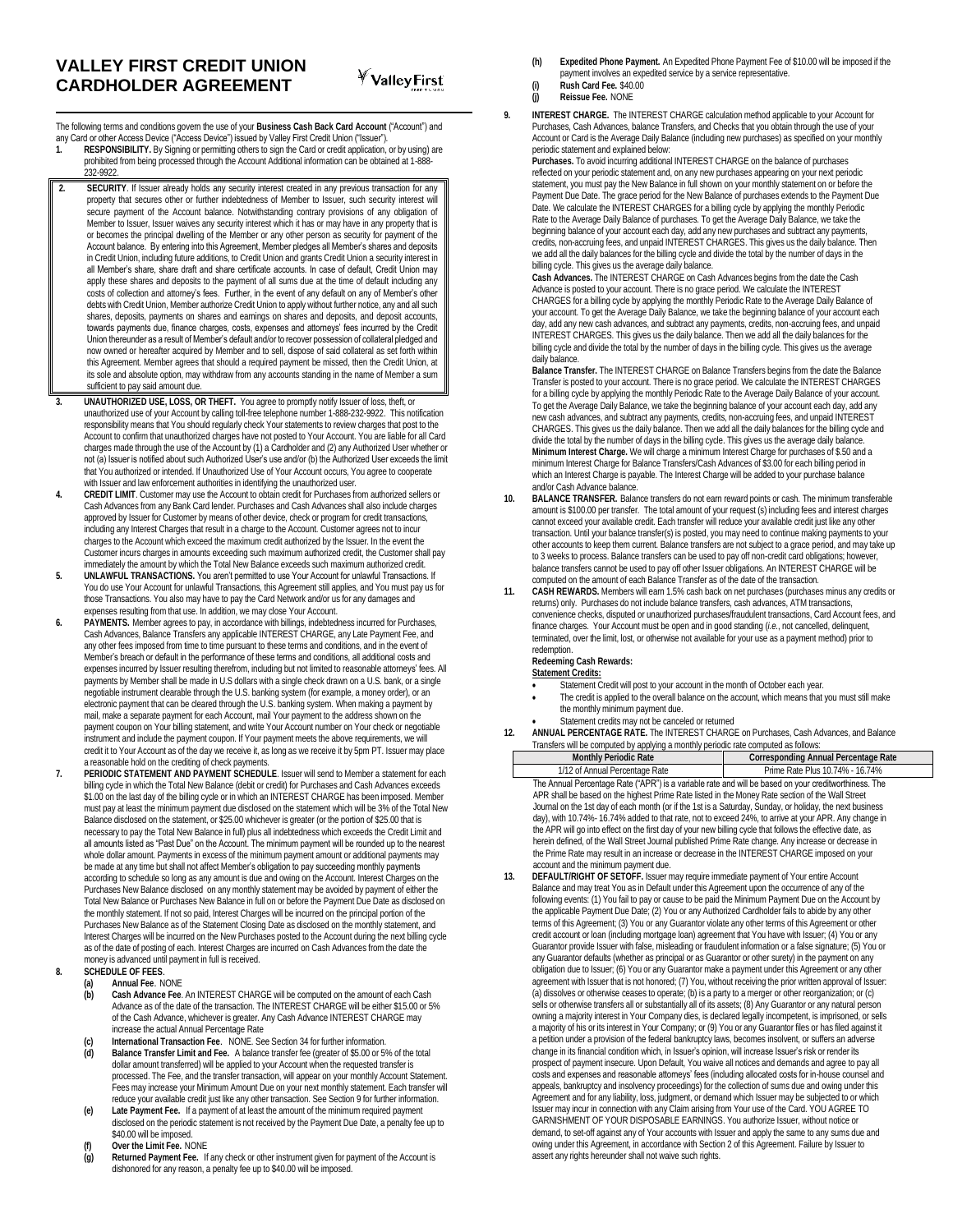- **14. CONFIDENTIALITY.** Issuer acknowledges that information it obtains from You in connection with this Agreement may be confidential, and Issuer will maintain the confidentiality of such information in accordance with its normal procedures for safeguarding Member information. You acknowledge the proprietary rights of Issuer and/or any service provider of Issuer in all materials received by You in connection with this Agreement, including, but not limited to, this Agreement, the Business Cash Card Account Cardholder Agreement, user identification codes, passwords, security devices, imbedded algorithms, software, user manuals and all other materials ("Materials") used in connection with this Agreement. You will keep such Materials confidential, use such Materials only as permitted under this Agreement, and notify Issuer promptly if any of the Materials are accessed, lost, stolen or otherwise compromised. Your obligation respecting the confidentiality of the Materials shall survive the termination of this Agreement.
- **15. ACCOUNT REVIEW.** Issuer may reevaluate the financial condition and credit standing of Your Company and any Guarantor at any time. You agree to permit and cooperate with any such investigation and also to furnish the Issuer promptly upon request accurate and current information concerning Your assets and liabilities, including copies of Your filed income tax returns. Based upon such a review, Issuer in its discretion may close the Account or any or all Cardholder Accounts, or may increase or decrease the Business Credit Limit for any or all Cardholder Credit Limits at any time. You authorize Issuer to collect information about Your Company in order to conduct this review, including information Issuer receives from You, information Issuer receives from third parties such as credit bureaus, and information about Your other transactions with Issuer and others. You authorize Issuer to
- share such information about You or the Account with our affiliates and others unless prohibited by law. 16. **CLOSING YOUR ACCOUNT.** You may close Your Account by calling us or writing to us.

| Write:                           | Phone:                 |  |
|----------------------------------|------------------------|--|
| <b>Valley First Credit Union</b> | 1-888-232-9922         |  |
| PO Box 1411                      |                        |  |
| Modesto, CA 95353                |                        |  |
|                                  | <br>1.111.<br>$\cdots$ |  |

- **17. CANCELLATION OR SUSPENDING ACCOUNT.** We may cancel Your Account, suspend the ability to make charges, cancel or suspend any feature on Your Account, and notify merchants that Your Account has been cancelled or suspended. If We do any of these, You must still pay Us for all charges under the terms of this Agreement. We may do any of these things at our discretion, even if You pay on time and Your Account is not in default. If Your Account is cancelled, You must destroy Your cards. We may agree to reinstate Your Account after a cancellation. If we do this, we may reinstate any additional cards issued on Your Account and charge You any applicable fees.
- **18. CHANGES TO THIS AGREEMENT.** IMPORTANT NOTICE: In accordance with applicable law, Issuer may unilaterally change the costs of credit and other terms of this Agreement at any time. This includes modifications, deletions, and the addition of new provisions, including nonfinancial provisions (for example, Issuer may add provisions relating to Issuer's enforcement rights or the resolution of Claims and disputes). Issuer will send You notice in accordance with the communication method that Issuer chooses – via email communication, regular mail to You at Your last known address, posting of updated Agreement terms on the Valley First Credit Union website at www.valleyfirstcu.org, and/or any other reasonable method of communication that Issuer elects. The changes will be effective upon the sending or delivery of notice as described above and will apply to existing Balances and new transactions unless Issuer provides otherwise in the notice. Use of the Card after the notice constitutes acceptance of the amendment, addition and/or deletion.
- **19. CHOICE OF LAW.** Except to the extent superseded by Federal Law, this Agreement shall be subject to, and interpreted under, the laws of the State of California.
- **20. TELEPHONE COMMUNICATIONS/CALL MONITORING.** You consent to and authorize Issuer, any of its affiliates or agents, and its marketing associates to monitor and/or record any telephone conversations between You or Your Authorized Cardholders and Issuer's representatives or agents. When You give us Your phone number, We have Your permission to contact You at that number about all Your Accounts with Issuer. Your consent allows Us to use artificial or prerecorded voice messages and automatic dialing technology for informational and Account service calls, but not for telemarketing or sales calls. It may include contact from companies working on our behalf to service Your Accounts. If the phone number You provide is Your cell phone number, You give Us consent to use text messages in addition to the communication methods listed above for informational and Account service messages, but not for telemarketing or sales messages. Message and data rates may apply. To opt-out of this service or update Your preferences, contact Us using one of the following methods:

| Write:                                                                                              | Phone:         |  |  |
|-----------------------------------------------------------------------------------------------------|----------------|--|--|
| Valley First Credit Union                                                                           | 1-888-232-9922 |  |  |
| PO Box 1411                                                                                         |                |  |  |
| Modesto, CA 95353                                                                                   |                |  |  |
| <b>MERAU ANT REFUNDA</b> A construction of a construction of the construction and construct the MI. |                |  |  |

- **21. MERCHANT REFUNDS.** A merchant refund to your Account will post to your Account as a credit. We don't control when a merchant sends an Account credit. We'll choose how to apply the credit to your existing Account balances. If a credit creates a credit balance on your Account, we'll credit you dda account or mail you a check for the amount if you no longer have an account with us of the credit balance is outstanding for 180 days. Note: Some merchants, including merchants outside of the U.S., may charge you a fee to use your Card for a Purchase. The fee will be either a percentage or the amount of your purchase, or a flat fee, and will be added to the amount of your purchase. Usually, a merchant will tell you about this fee before you use your Card, but not always. We don't control these fees, and can't prevent them.
- **22. RECURING AUTHORIZED TRANSACTIONS.** If you authorize a merchant or any other person to charge your Account for recurring Transactions, you must notify the merchant if:
	- **You want to discontinue these Transactions;**
	- Your Account is closed;
	- Your Account number changes;
	- Your Card expiration date changes.

Valley First Credit Union does use a service to notify merchants that have recurring payments set up that card information has changed. Not all merchants participate in this service. You're therefore responsible for reinstating and/or ensuring any recurring authorized Transactions are set up with the merchant directly.

**23. ARBITRATION AGREEMENT.** READ THIS PROVISION CAREFULLY AS IT WILL HAVE A SUBSTANTIAL IMPACT ON HOW DISPUTES AND CLAIMS YOU AND WE HAVE AGAINST EACH OTHER ARE RESOLVED. YOU HAVE THE RIGHT TO REJECT THIS ARBITRATION AGREEMENT AS SET FORTH BELOW. In the event of a dispute between You and Us arising out of or relating to this Account or the relationships resulting from this Account or any other dispute between You or Us ("Claim"), either You or We may choose to resolve the Claim by binding arbitration, as described below, instead of in court. Any Claim (except for a claim challenging the validity or enforceability of this arbitration agreement, including the Class Action Waiver) may be resolved by binding arbitration if either side requests it. THIS MEANS IF EITHER YOU OR WE CHOOSE ARBITRATION, NEITHER PARTY SHALL HAVE THE RIGHT TO LITIGATE SUCH CLAIM IN COURT. ALSO DISCOVERY AND APPEAL RIGHTS ARE LIMITED IN ARBITRATION. Even if all parties have opted to litigate a Claim in court, You or We may elect arbitration with respect to any Claim made by a new party or any new Claims later asserted in that lawsuit. This Arbitration Provision does not apply if, on the date You submit your Application or on the date We seek to invoke our arbitration provision, you are a member of the Armed Forces or a dependent of such a member covered by the federal Military Lending Act. If you would like more information about whether you are covered by the Military Lending Act, please contact us at:

| covered by the Military Lending Act. please contact us at: |                |  |  |  |
|------------------------------------------------------------|----------------|--|--|--|
| Write:                                                     | Phone:         |  |  |  |
| Valley First Credit Union                                  | 1-888-232-9922 |  |  |  |
| PO Box 1411                                                |                |  |  |  |
| Modesto, CA 95353                                          |                |  |  |  |

**24. CLASS ACTION WAIVER.** ARBITRATION MUST BE ON AN INDIVIDUAL BASIS. THIS MEANS NEITHER YOU NOR WE MAY JOIN OR CONSOLIDATE CLAIMS IN ARBITRATION BY OR AGAINST OTHER CARDMEMBERS, OR LITIGATE IN COURT OR ARBITRATE ANY CLAIMS AS A REPRESENTATIVE OR MEMBER OF A CLASS. The arbitrator may award injunctive relief only in favor of the individual party seeking relief and only to the extent necessary to provide relief warranted by that party's individual claim, unless the arbitrator awards public injunctive relief under the California Unfair Competition Law. If a court decides that applicable law precludes enforcement of any of this paragraph's limitations as to a particular claim for relief, then after all appeals from that decision have been exhausted, that claim (and only that claim) must be severed from the arbitration and may be brought in court. Only a court, and not an arbitrator, shall determine the validity, scope, and effect of the Class Action Waiver.

**Your Right to Go To Small Claims Court**. We will not choose to arbitrate any individual claim You bring in small claims court or Your state's equivalent court. However, if such a claim is transferred, removed or appealed to a different court, We may then choose to arbitrate.

**Governing Law and Rules**. This arbitration agreement is governed by the Federal Arbitration Act<br>(FAA). Arbitration must proceed only with the American Arbitration Association (AAA) or JAMS. The rules for the arbitration will be those in this arbitration agreement and the procedures of the chosen arbitration organization, but the rules in this arbitration agreement will be followed if there is disagreement between the agreement and the organization's procedures. If the organization's procedures change after the claim is filed, the procedures in effect when the claim was filed will apply. For a copy of each organization's procedures, to file a claim or for other information, please contact:

• AAA at 1101 Laurel Oak Rd., Voorhees, NJ 08043, www.adr.org (phone 1-877-495-4185)

• JAMS at 620 Fighth Ave., Floor 34, New York, NY 10018, www. Jamsadr.com (phone 1-800-352-5267).

If both AAA and JAMS are completely unavailable, and if You and We cannot agree on a substitute, then either You or We may request that a court with jurisdiction appoint a substitute. **Fees and Costs**. If You wish to begin arbitration against Us but you cannot afford to pay the

organization's or arbitrator's costs, We will advance those costs if You ask us in writing. Any request like this should be sent to Valley First Credit Union, Attn: Legal Department, PO Box 1411 Modesto,<br>CA 95353. If you lose the arbitration, the arbitrator will decide whether You must reimburse Us for money we advanced for You for the arbitration. If You win the arbitration, We will not ask for reimbursement of money we advanced. Additionally, if You win the arbitration, the arbitrator may decide that You are entitled to be reimbursed your reasonable attorneys' fees and costs (if actually paid by You).

**Hearings and Decisions**. Arbitration hearings will take place in the federal judicial district where You live. A single arbitrator will be appointed.

The arbitrator must:

or

- Follow all applicable substantive law, except when contradicted by the FAA;
- Follow applicable statutes of limitations;
- Honor valid claims of privilege;

• Issue a written decision including the reasons for the award. The arbitrator's decision will be final and binding except for any review allowed by the FAA. However, if more than \$100,000 was genuinely in dispute, then either You or We may choose to appeal to a new panel of three arbitrators. The appellate panel is completely free to accept or reject the entire original award or any part of it. The appeal must be filed with the arbitration organization not later than 30 days after the original award issues. The appealing party pays all appellate costs unless the appellate panel determines otherwise as part of its award.

**Other Beneficiaries of this Provision**. In addition to You and Us, the rights and duties described in this arbitration agreement apply to: our Affiliates and our and their officers, directors and employees; any third party co-defendant of a claim subject to this arbitration provision; and all joint Accountholders and Authorized Users of your Account(s).

- **Survival of this Provision**. This arbitration provision shall survive:
	- closing of your Account;
	- voluntary payment of Your Account or any part of it;
	- any legal proceedings to collect money You owe;
	- any bankruptcy by You; and
	- any sale by Us of Your Account.

**You Have the Right to Reject Arbitration for this Account. You may reject the arbitration agreement but only if We receive from you a written notice of rejection within 60 days of Your**  receipt of the Card after your Account is opened. You must send the notice of rejection to: \* Your rejection notice must include Your name, address, phone number, Account number and personal signature. No one else may sign the rejection notice for You. Your rejection notice also must not be sent with any other correspondence. Rejection of arbitration will not affect Your other rights or responsibilities under this Agreement. If You reject arbitration, neither You nor We will be subject to the arbitration provisions for this Account. Rejection of arbitration for this Account will not constitute rejection of any prior or future arbitration agreement between You and Us.

- **25. NAMELESS CARDS.** If You request that we issue Cards without the individual Cardholder's name embossed or otherwise noted on the Card (a "Nameless Card"), You acknowledge that we strongly recommend against the use of Nameless Cards. Nameless Cards present, among other risks, the increased risk of loss to You from fraud and unauthorized or improper use. If You nevertheless request that we issue Nameless Cards, You assume all known and unforeseeable risks associated with the use of a Nameless Card and release us and our Representatives from any and all liability for issuing and the use of a Nameless Card.
- **26. WAIVER OF RIGHTS BY CREDIT UNION.** Issuer may, but shall have no obligation to, waive any rights of Issuer under this Agreement. Any such waiver shall be limited to the particular instance or transaction involved and shall not constitute a waiver or authorize the nonobservance of the same or any other provision of this Agreement on any future occasion.
- **27. NOTICES.** Any permitted or required notice hereunder shall be sent as follows: If to Issuer: Write: Valley First Credit Union ATTN: Payments Department
	- PO Box 1411
	- Modesto, CA 95353
- **28. SUCCESSOR AND ASSIGNS.** This Agreement and Your obligations hereunder may not be assigned or transferred by You without the prior written consent of Issuer. All terms and provisions of this Agreement will inure to the benefit of each party and its successor and permitted assigns.
- **29. LIMITATION OF LIABILITY.** Issuer shall not be liable to You or any Cardholder for any action taken or omitted to be taken in connection with this Agreement except for direct damages arising from